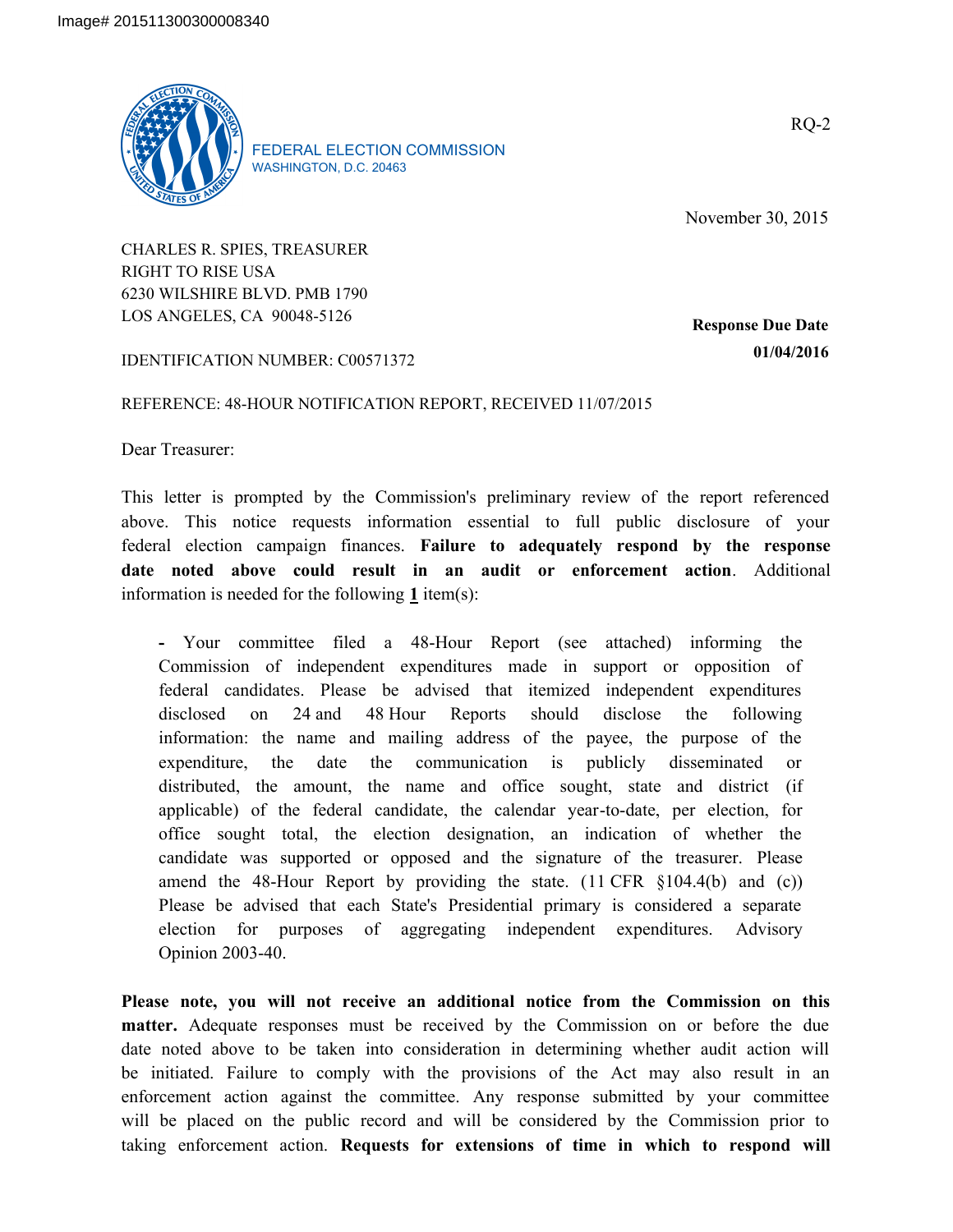## RIGHT TO RISE USA

Page 2 of 2

## **not be considered**.

Electronic filers must file amendments (to include statements, designations and reports) in an electronic format and must submit an amended report in its entirety, rather than just those portions of the report that are being amended. If you should have any questions regarding this matter or wish to verify the adequacy of your response, please contact me on our toll-free number (800) 424-9530 (at the prompt press 5 to reach the Reports Analysis Division) or my local number (202) 694-1143.

Sincerely,

Kattlin E. Seuzert

Kaitlin Seufert Sr. Campaign Finance & Reviewing Analyst Reports Analysis Division

315